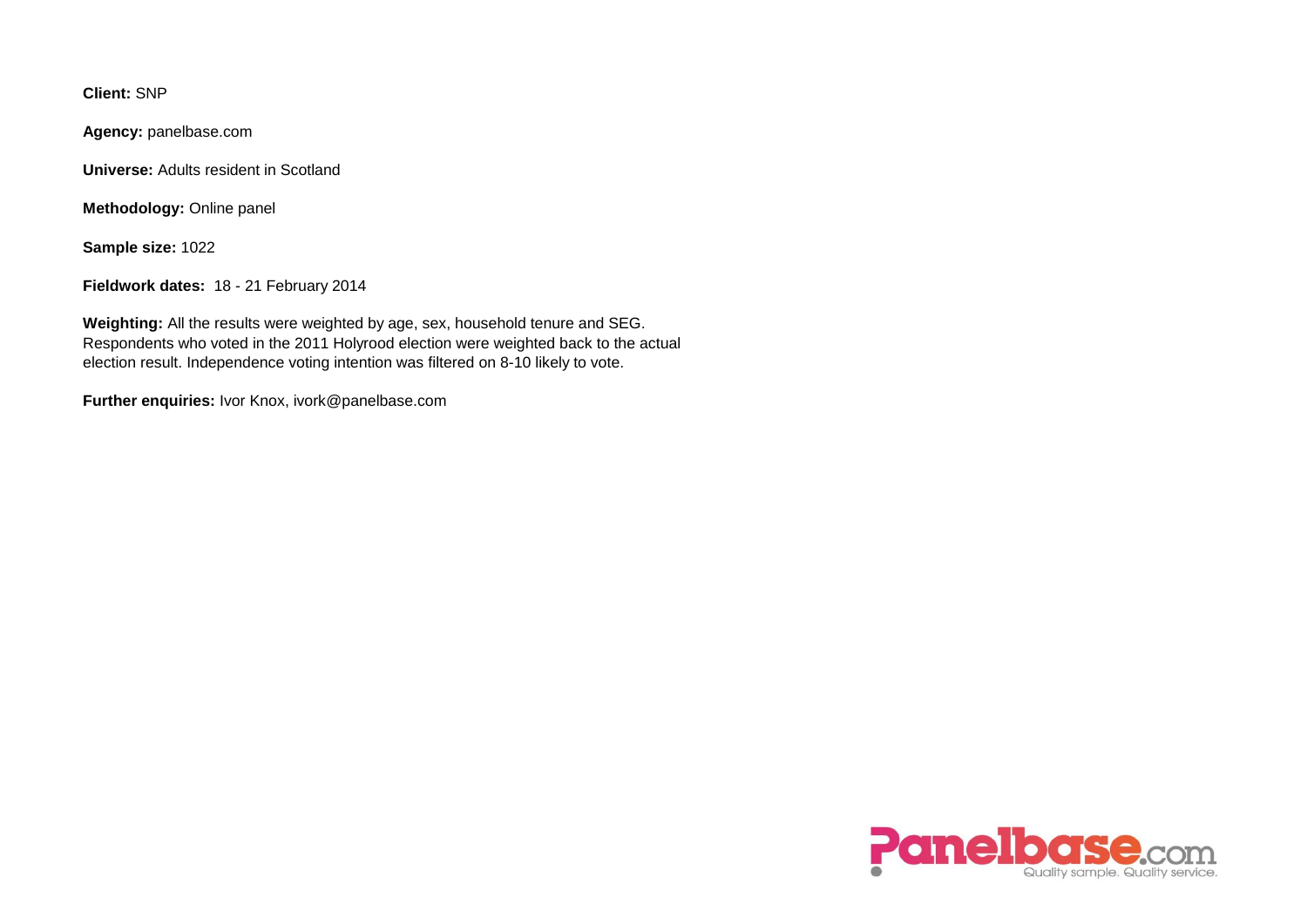| Base: 1022                                                                                                                                                                                          |                       | Total                  | Are you              |                      | Age Grouped             |                      |                      | Social Grading       |                      | Should Scotland be an independent<br>country? |                      |                       |                    | Did you vote in Scotland in the 2011 Scottish Parliamentary Election? If so, who did you vote for with<br>your constituency vote? |                      |                        |                      |              |              |                      |                               |                                |
|-----------------------------------------------------------------------------------------------------------------------------------------------------------------------------------------------------|-----------------------|------------------------|----------------------|----------------------|-------------------------|----------------------|----------------------|----------------------|----------------------|-----------------------------------------------|----------------------|-----------------------|--------------------|-----------------------------------------------------------------------------------------------------------------------------------|----------------------|------------------------|----------------------|--------------|--------------|----------------------|-------------------------------|--------------------------------|
|                                                                                                                                                                                                     |                       |                        | Male                 | Female               | 16-34                   | $35 - 54$            | $55+$                | ABC1                 | C <sub>2</sub> DE    | Yes                                           | No.                  | Undecided             | Will not<br>vote   | Conservative                                                                                                                      | Labour               | Liberal<br>Democrats   | <b>SNP</b>           | Greens       | Other        | Did not<br>vote      | Can't<br>remember             | was not<br>eligible<br>to vote |
| Total                                                                                                                                                                                               |                       | 1022<br>(1022)<br>100% | 491<br>(465)<br>100% | 531<br>(557)<br>100% | 304<br>(261)<br>100%    | 349<br>(372)<br>100% | 369<br>(389)<br>100% | 465<br>(701)<br>100% | 557<br>(321)<br>100% | 345:<br>(319)<br>100%                         | 451<br>(498)<br>100% | 202<br>(190)<br>100%  | 23<br>(15)<br>100% | 113<br>(145)<br>100%                                                                                                              | 259<br>(213)<br>100% | 64<br>(85)<br>100%     | 370<br>(339)<br>100% | (20)<br>100% | (14)<br>100% | 138<br>(131)<br>100% | 40:<br>(49)<br>100%           | 28<br>(26)<br>100%             |
| There will be a referendum on an independent Scotland on the <b>Base: Likely to</b><br>18th of September. How do you intend to vote in response to                                                  | $\vert$ vote (8-10)   | 878<br>(897)           | 431<br>(424)         | 447<br>(473)         | 219<br>(193)            | 307<br>(327)         | 352<br>(377)         | 429<br>(633)         | 449<br>(264)         | 325<br>(302)                                  | 410<br>(462)         | 142<br>(133)          | (0)                | 99<br>(139)                                                                                                                       | 241<br>(200)         | 61<br>(80)             | 346<br>(318)         | (20)         | (13)         | 83<br>(72)           | 27 <sup>2</sup><br>(41)       | 13<br>(14)                     |
| the question:<br>Should Scotland be an independent country?                                                                                                                                         | Yes<br>No.            | 325<br>37%<br>410      | 175<br>41%<br>176    | 150<br>34%<br>235    | 81<br><b>37%</b><br>101 | 109<br>36%<br>128    | 135<br>38%<br>181    | 137<br>32%<br>224    | 188<br>42%<br>186    | 325<br>100%                                   | 410                  |                       |                    | 6%<br>92                                                                                                                          | 17%<br>143           | 12%<br>40              | 230<br>66%<br>70     | <b>15%</b>   | 7%           | 31<br>37%<br>45.     | 9%                            | 56%                            |
|                                                                                                                                                                                                     | Undecided             | 47%<br>142             | 41%<br>81            | 53%<br>62            | 46%<br>36               | 42%<br>70            | 51%                  | <b>52%</b><br>68     | 41%<br>75            |                                               | 100%                 | 142                   |                    | 94%                                                                                                                               | 59%<br>56            | 66%<br>13              | 20%<br>47            | <b>73%</b>   | 45%          | <b>54%</b>           | 37%<br>15 <sup>2</sup>        | 40%                            |
|                                                                                                                                                                                                     |                       | <b>16%</b>             | 19%                  | <b>14%</b>           | <b>17%</b>              | 23%                  | 10%                  | <b>16%</b>           | 17%                  |                                               |                      | 100%                  |                    | $< 1\%$                                                                                                                           | 23%                  | 21%                    | <b>14%</b>           | 12%          | 47%          | 9%                   | 54%                           | 4%                             |
| Thinking about the possibility of an independent Scotland in<br>the future, do you agree or disagree that the pound sterling<br>belongs to Scotland as much as it belongs to the rest of the<br>UK? | Base:<br>Yes, I agree | 1022<br>(1022)<br>717  | 491<br>(465)<br>346  | 531<br>(557)<br>371  | 304<br>(261)<br>217     | 349<br>(372)<br>253  | 369<br>(389)<br>247  | 465<br>(701)<br>310  | 557<br>(321)<br>408  | 345<br>(319)<br>311                           | 451<br>(498)<br>228  | 202<br>(190)<br>164   | 23<br>(15)<br>15   | 113<br>(145)<br>47                                                                                                                | 259<br>(213)<br>169  | 64<br>(85)<br>33       | 370<br>(339)<br>317  | (20)         | (14)         | 138<br>(131)<br>103  | 40<br>(49)<br>29 <sub>1</sub> | 28<br>(26)<br>14               |
|                                                                                                                                                                                                     | No, I disagree        | <b>70%</b><br>186      | 71%<br>100           | <b>70%</b><br>86     | 71%<br>42 <sup>3</sup>  | 72%<br>57            | 67%                  | 67%<br>117.          | 73%<br>69            | 90%                                           | 50%<br>160           | 81%                   | 63%                | 41%<br>55                                                                                                                         | 65%<br>58            | 52%<br>21              | 86%<br>27            | <b>76%</b>   | 71%          | <b>74%</b>           | 72%                           | 49%                            |
|                                                                                                                                                                                                     | Don't know            | 18%<br>119             | 20%<br>44            | 16%                  | 14%<br>45 <sub>i</sub>  | 16%                  | 24%                  | 25%<br>38            | 12%<br>81            | <b>5%</b>                                     | 35%<br>64            | 4%<br>30 <sup>3</sup> |                    | 49%<br>11                                                                                                                         | 22%<br>32            | 32%<br>10 <sup>5</sup> | <b>7%</b><br>27      | 12%          | 22%          | 8%<br>25             | 11%                           | 29%                            |
|                                                                                                                                                                                                     |                       | 12%                    | 9%                   | <b>14%</b>           | <b>15%</b>              | <b>11%</b>           |                      | 8%                   | 14%                  | 5%                                            | <b>14%</b>           | 15%                   | 37%                | 10%                                                                                                                               | 12%                  | <b>16%</b>             | 7%                   | <b>11%</b>   | 8%           | 18%                  | 18%                           | 21%                            |